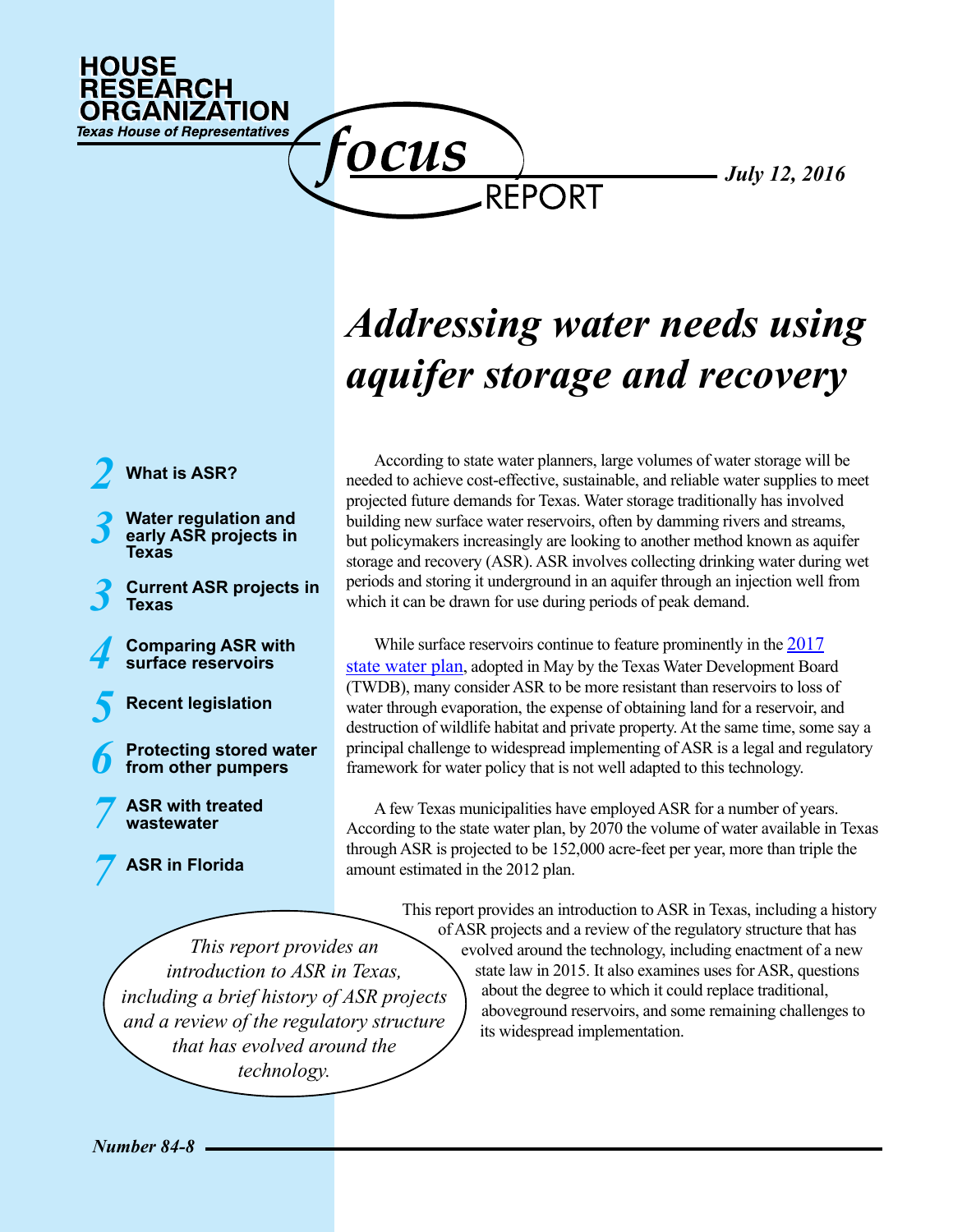# <span id="page-1-0"></span>**What is ASR?**

ASR is defined in the 2017 state water plan as "the practice of injecting water, when available, into an aquifer where it is stored for later use." When selecting a possible site for ASR, two factors typically considered are:

- whether the geology and hydrology of the proposed aquifer are suitable to contain the injected water and prevent its migration from the storage site; and
- whether the location of the site allows the operator to prevent other pumpers from accessing the stored water

**Geology and hydrology.** In the planning stages, prospective ASR operators typically investigate sites to ensure that the aquifer formation has geologic and hydrologic properties suitable to receive and contain injected water. ASR is feasible only in certain geologic formations and where the native groundwater is chemically compatible with the injected water. This is to prevent the accumulation of deposits in the well that might restrict the ability later to withdraw the stored water. Most aquifers in Texas are made up of limestone or sandstone. While both can be suitable for ASR, a sandstone aquifer is generally preferred because it is porous and more absorbent, which facilitates injection and water recovery.

#### <span id="page-1-1"></span>**Components of an ASR project in a confined aquifer**



Another factor affecting the suitability of an aquifer is whether it is confined or unconfined. In a confined aquifer, layers of rock or clay limit the movement of groundwater into or out of the aquifer, better preventing the migration of injected water. An upper confining layer also protects against surface contamination. The figure below shows a cross-section of an ASR well in which water is stored in an aquifer between two confining layers.

Transferring water underground for ASR storage is accomplished through an injection well regulated by the Texas Commission on Environmental Quality (TCEQ) through its underground injection control program. Whether the injected water is state-owned surface water, privately owned groundwater, or treated wastewater, each ASR project requires a class V injection well permit designed to protect underground sources of drinking water (USDW) from contamination. As defined in federal regulations, a USDW is an aquifer or a part of an aquifer that is currently used, or that may be needed, as a drinking water source. The water in a USDW contains, by definition, less than 10,000 milligrams per liter of total dissolved solids.

Injecting water into a confined aquifer increases the pressure within it. The stored water, which forms a "bubble" around the injection well, is separated from the native groundwater by a buffer zone of mixed water that forms between the two, as illustrated in the figure below. Once formed, the buffer zone allows full recovery of the stored water. However, longer storage times can result in the gradual migration of the injected water from the storage site. A buffer zone is not required when there is no significant difference in water quality between the stored water and the native groundwater. In many instances, however, the native groundwater is of lower quality than the injected water.

Until earlier this year, TCEQ rules required the quality of water stored in an ASR project to meet drinking water standards before being injected. In 2015, the 84th Legislature enacted HB 655 by Larson, which amended this requirement under certain circumstances (*see Water quality protection, [page 6](#page-5-1)*) and introduced other measures designed to create a regulatory environment more conducive to the wider implementation of ASR. The history of ASR projects operating in Texas before enactment of HB 655 reveals how efforts to implement this technology have both shaped and been shaped by state regulations.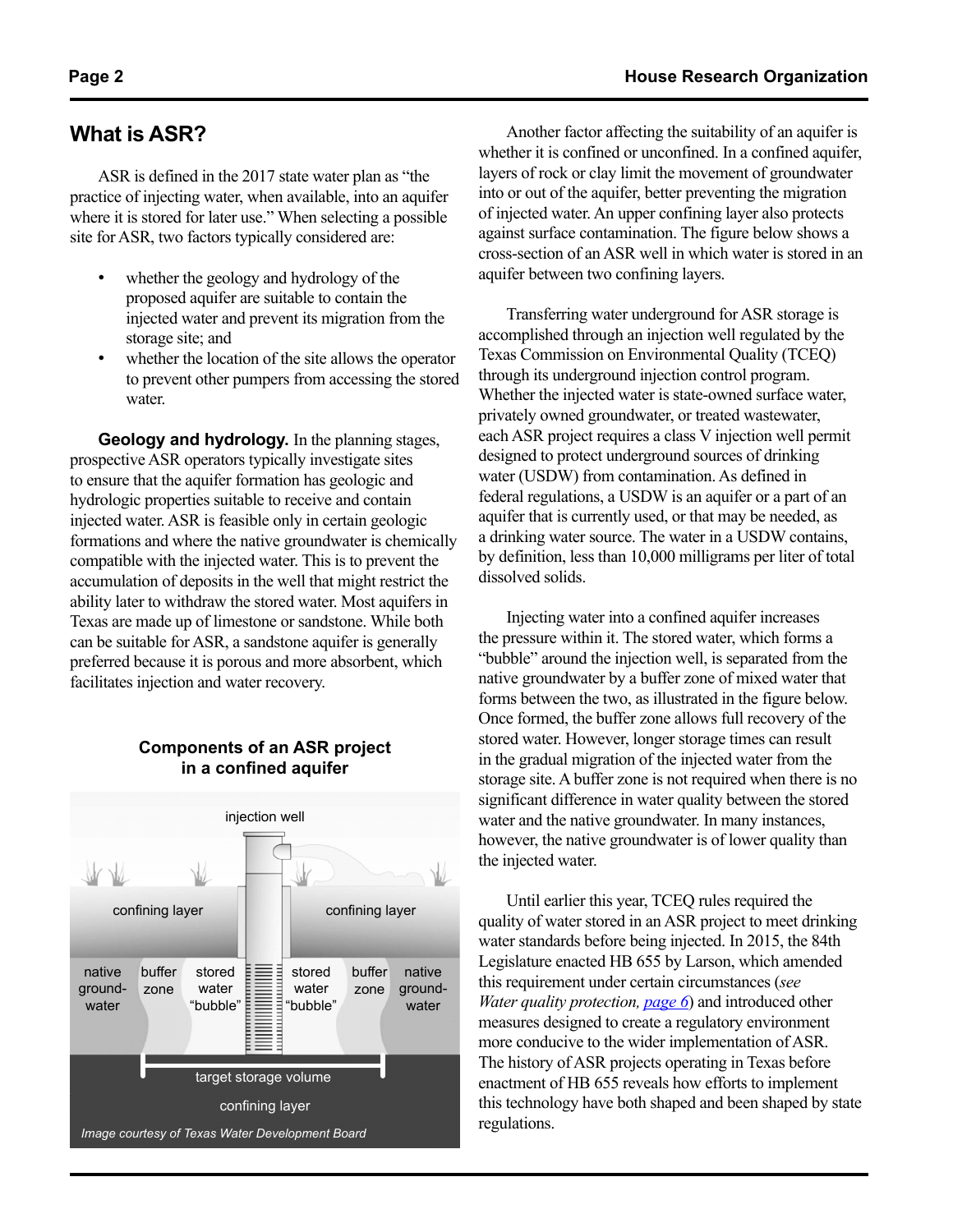## <span id="page-2-0"></span>**Water regulation and early ASR projects in Texas**

The current system governing water rights in Texas provides different regulatory schemes for groundwater and surface water, although the two sources of water are part of the same hydrologic cycle. All surface water — including from streams, lakes, and bays — is owned by the state. To lawfully divert, store, or use surface water for any purpose — other than an exempt use such as domestic use, raising livestock or producing oil — a user first must obtain a water right from TCEQ.

Groundwater in Texas is privately owned and subject to the common-law rule of capture, which allows a landowner to withdraw unlimited amounts of water from below his or her land for beneficial use without liability to surrounding landowners. However, groundwater use may be regulated by a local groundwater conservation district with jurisdiction over the affected aquifer. Texas Water Code, ch. 36 establishes groundwater conservation districts as "the state's preferred method of groundwater management" and invests each with rulemaking authority to protect and conserve the resource under its jurisdiction in a manner that recognizes the water rights of landowners. By some estimates, the state's 99 groundwater conservation districts have jurisdiction over roughly 70 percent of the land area in Texas, and more than 90 percent of groundwater produced in the state comes from underground sources within this geographic area.

The separate legal systems for surface water and groundwater have affected many aspects of Texas water policy, including the development of ASR. While the use of ASR in Texas dates back to the 1960s, the Legislature did not develop a statutory framework for this technology until 1995, after a legal challenge to an ASR project operated by the city of Kerrville*.*

**Kerrville project.** Kerrville's ASR project, which still operates, was the first one authorized to use state surface water under a TCEQ permit originally granted in 1993 to the Upper Guadalupe River Authority. This permit allows the authority to divert surface water from the river during winter months, or at other times when water use is low, and inject it into the Lower Trinity Aquifer after treating it to drinking water standards for municipal use.

Kerrville's ASR project operates within the jurisdiction of the Headwaters Groundwater Conservation District,

which has no specific rules on ASR. Instead, the district issued an operating permit requiring the city to report the net stored surface water to the district. Any water recovered in excess of the injected amount counts against the volume of groundwater the city may produce under its permit.

At the time the permit was granted, TCEQ's predecessor, the Texas Natural Resource Conservation Commission (TNRCC), had no formal statutory guidance or rules to manage or use ASR. This left the permit for the Kerrville project open to legal challenges on the ownership of surface water after it had been injected underground for storage in an ASR project. In *Texas River Protection Authority v. Texas Natural Resource Conservation Commission*, the plaintiff argued that TNRCC could not issue a valid permit allowing the Upper Guadalupe River Authority to inject surface water underground because this had the effect of improperly changing a state resource into privately owned groundwater subject to the rule of capture. In affirming a district court decision upholding the permit, the Third Court of Appeals in Austin ruled in

### <span id="page-2-1"></span>**Current ASR projects in Texas**

Three Texas utilities currently use ASR as a water supply and storage strategy — the city of Kerrville, the San Antonio Water System, and the El Paso Water Utilities. Because each project relies on a different source of water for storage — surface water, groundwater, and reclaimed and treated wastewater, respectively — each provides a model for how ASR can be used to store and recover different sources of water under various conditions. The development of each project sheds light on the ongoing legal and regulatory issues surrounding the implementation of this technology in Texas. For more information on each project, *see this page* (Kerrville)*, [page 4](#page-3-1)* (San Antonio)*,*  and *[page 8](#page-7-0)* (El Paso).

Texas also has one special-purpose ASR district in and around Corpus Christi. While the Corpus Christi Aquifer Storage and Recovery Conservation District does not currently operate any ASR facilities, it has been involved in studies related to the technology and recently received grant funding from TWDB for a demonstration project. TWDB also awarded grant funding for demonstration projects to the Victoria County Groundwater Conservation District and the Edwards Aquifer Authority.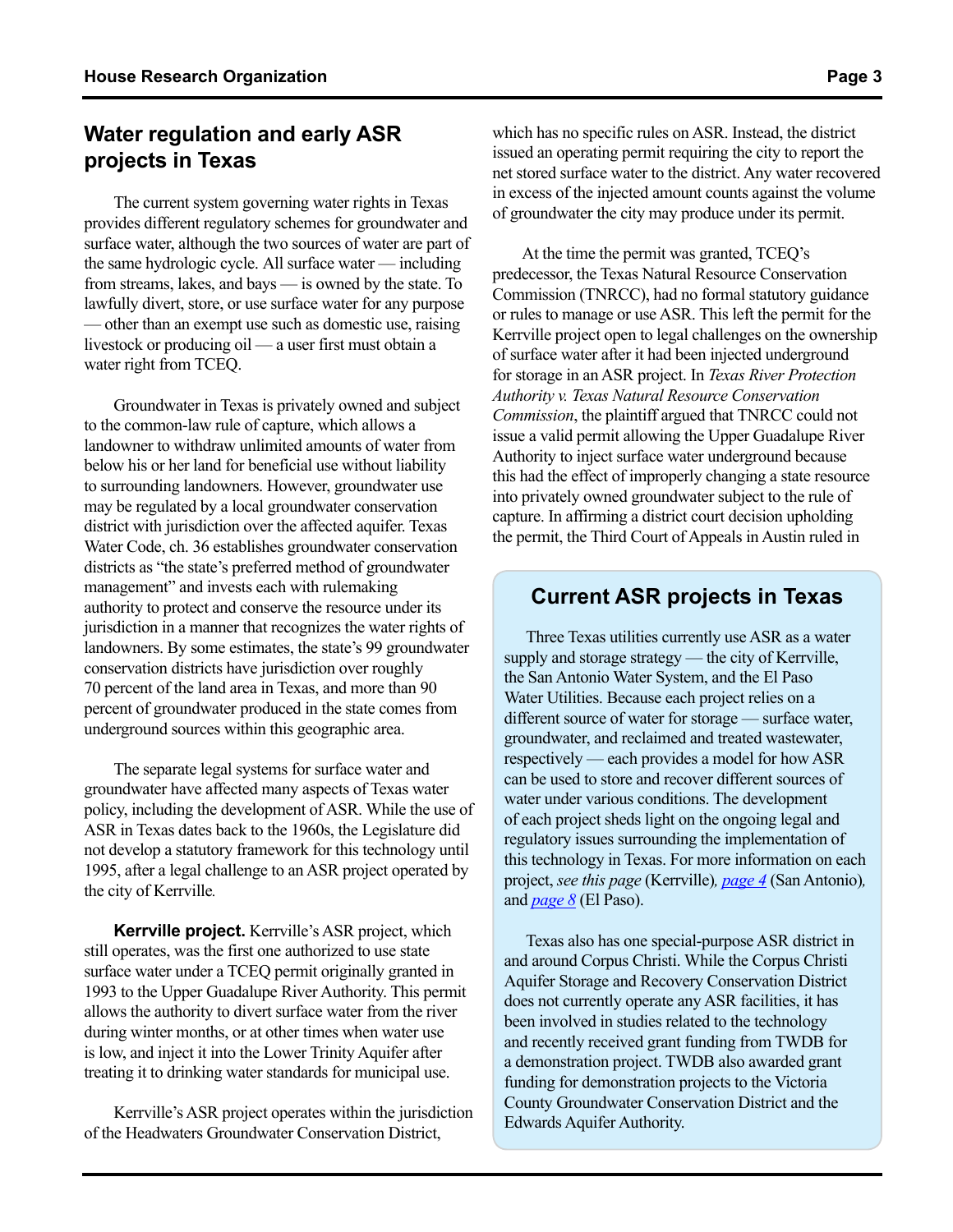1995 that the permit's legality depended not on the water's legal character but on the fact that Kerrville was putting it to beneficial use, as stipulated in Texas Water Code, ch. 11, which governs state water rights.

In 1995, the 74th Legislature enacted [HB 1989](http://www.capitol.state.tx.us/Search/DocViewer.aspx?ID=74RHB019895B&QueryText=%22hb+1989%22&DocType=B) by Ciro Rodriguez, creating the first statutory authorization to store surface water using ASR technology. It also allowed for the temporary permitting of pilot projects in certain areas of Texas, with a process to make the permits permanent for successful projects. The bill required ASR operators to cooperate with affected groundwater districts and comply with their rules. It also authorized use of TWDB

funds for ASR feasibility studies of potential aquifers to be completed in partnership with TCEQ. Carrizo-Wilcox Aquifer in Bexar County was evaluated as a potential site, leading to construction of the San Antonio Water System's existing Twin Oaks ASR facility.

<span id="page-3-1"></span>**San Antonio Water System project.** The Twin Oaks ASR facility run by SAWS in southern Bexar County began operating in 2004. It is one of the largest ASR projects in the nation, covering more than 3,200 acres. During periods of heavy rainfall, the Edwards Aquifer produces groundwater at a rate that exceeds SAWS' daily demands. The Twin Oaks facility stores this excess

### **Comparing ASR with surface reservoirs**

About 7.2 million acre-feet (2.3 trillion gallons) of water evaporates from surface water reservoirs in an average year, according to TWDB. This is about 21 percent of the total combined available storage in Texas reservoirs.

Despite the drawback of evaporation, surface water reservoirs are a major part of the 2017 state water plan, with 26 new major reservoirs recommended to meet the needs of several regions. As part of a discussion on how ASR might affect the need for new surface water reservoirs, the House Natural Resources Committee is charged this interim with analyzing how evaporation contributes to freshwater loss and with examining techniques, including ASR, to prevent such losses.

According to TWDB, seven regional water planning groups recommended 17 ASR projects as water management strategies for the 2017 plan. The 2012 plan included only eight. An ASR system must appear in the plan to be eligible for a low-interest loan through the new State Water Infrastructure Fund of Texas (SWIFT). While no ASR facility has received SWIFT funding to date, TWDB is scheduled to consider a funding application from the city of Bryan for final approval on July 21.

Those who favor increased use of ASR as an alternative to surface water reservoirs say ASR can provide a significant part of the future storage needed without losing water to evaporation. They say aquifers also do not experience the accumulation of sediment that can reduce the storage capacity of a surface reservoir, nor <span id="page-3-0"></span>do they require flooding large areas of land, which they say degrades private property and the environment.

ASR also can provide cost benefits, proponents say. For example, storing drinking water in an ASR facility may reduce the need to expand water treatment plants if the operator has pretreated it to drinking water standards before injection. In this case, the recovered water likely would require only disinfection when recovered. Also, ASR wells can be added one at a time to meet demand, providing more flexibility for planning and operations, while surface water reservoirs require significant lead time and up-front capital investment.

Those who believe the state should continue relying heavily on surface water reservoirs say that the reservoirs' purpose, geology, and volume of water stored are important considerations when weighing the suitability of widespread ASR. Many surface water reservoirs, besides storing much of the state's water supply, also provide flood control. ASR facilities cannot serve this purpose. ASR also is not geologically feasible in many areas to be served by new surface water reservoirs in the state water plan, and some planned reservoirs are too large to be replaced by ASR.

While ASR has clear benefits, critics say, Texas has a long and successful history of using surface water reservoirs to store large volumes of affordable water. State and regional water plans are statutorily required to identify sites for reservoir development, and the Texas Constitution (Art. 3, sec. 49-d) also expresses the state's interest in reservoir construction and enlargement.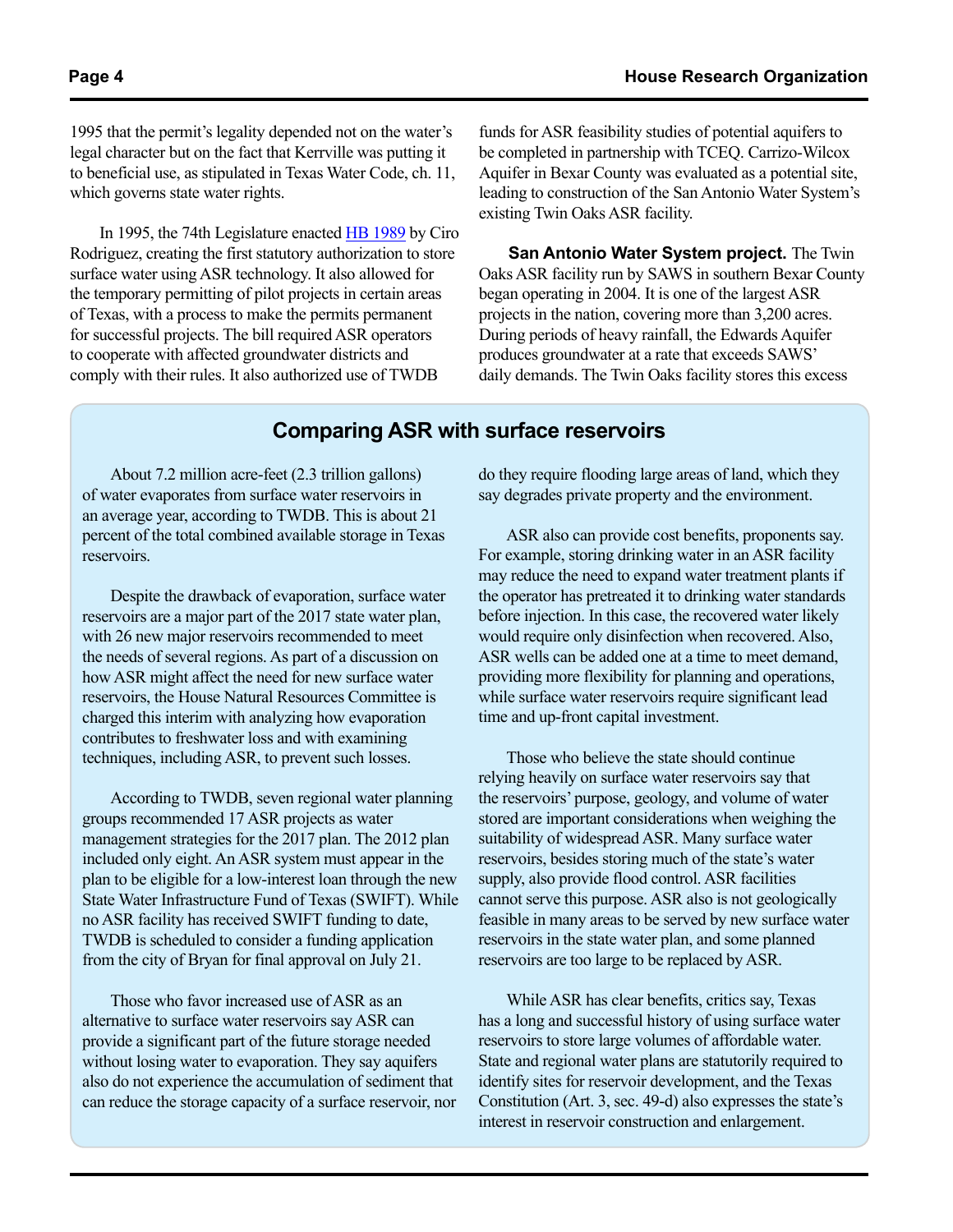groundwater in a formation within the Carrizo-Wilcox Aquifer for later use.

When SAWS began planning its Twin Oaks ASR facility, no rules were in place for ASR projects using groundwater. While the enactment of HB 1989 led to regulations for ASR projects supplied by *surface water*, such as Kerrville's, until recently Texas law and TCEQ rule provided no specific guidance for projects relying on the injection and later retrieval of *groundwater*. In addition, until recently, an operator considering an ASR project within a groundwater conservation district's territory faced a regulatory scheme that, regardless of the source of water, placed the operator under the jurisdiction of one entity (TCEQ) when injecting the water into the aquifer and another (the water district) when recovering it. Each of the state's 99 groundwater conservation districts has its own rules, and while some address ASR, many do not. According to water suppliers, this resulted in significant variation in the way groundwater districts addressed ASR projects, both for pumping groundwater for storage and receiving injected water for storage and later recovery.

When planning for the Twin Oaks project began in the mid-1990s, SAWS said, it considered the effect that groundwater conservation district rules might have on its ability to retrieve the water it intended to store underground. After evaluating several locations, SAWS selected a site within the Carrizo-Wilcox Aquifer that was not regulated by a groundwater conservation district. While the rule of capture applied in that area, SAWS owned enough of the land overlying the site to ensure that it could protect the stored water from other pumpers (*see Protecting stored water from other pumpers,* [page 6\)](#page-5-0).

Some surrounding landowners opposed the project, including those outside Bexar County whose groundwater was regulated by the Evergreen Underground Water Conservation District. This culminated in an effort to annex the proposed site within the Evergreen district, a measure that failed in an election but that prompted SAWS in 2002 to strike a water management agreement with the Evergreen district in an effort to gain regulatory certainty and avoid future annexation.

Many of the challenges faced by SAWS in its attempt to establish its ASR project are echoed in the findings of *[An Assessment of Aquifer Storage and Recovery in](http://www.twdb.texas.gov/publications/reports/contracted_reports/doc/0904830940_AquiferStorage.pdf) [Texas](http://www.twdb.texas.gov/publications/reports/contracted_reports/doc/0904830940_AquiferStorage.pdf)*, a TWDB study published in 2011 that examined the relatively low rate of ASR installation in Texas.

According to the water utilities surveyed for the study, one of the main barriers to the wider implementation of ASR was the regulatory burden stemming from the separate legal systems governing surface water and groundwater. Recommendations to deal with this issue included proposed legal and regulatory changes to incentivize ASR implementation and to clarify the role of groundwater conservation districts in such projects.

### <span id="page-4-0"></span>**Recent legislation**

In 2015, the 84th Legislature enacted [HB 655](http://www.capitol.state.tx.us/tlodocs/84R/billtext/pdf/HB00655F.pdf#navpanes=0) by Larson, which repealed some of the existing requirements for surface water ASR projects, including that a developer conduct a pilot project before filing a permit application for a project and that a surface water right holder obtain TCEQ's permission to store water before seeking to implement a project. The new law establishes the same regulatory framework for all ASR projects, regardless of the source of the stored water, by giving TCEQ exclusive jurisdiction over both the injection and recovery of stored water under its existing ASR underground injection control program.

The law contains provisions governing ASR projects in areas under the jurisdiction of a groundwater conservation district, with certain exceptions. It also prescribes measures designed to protect water quality in the receiving aquifer and modifies certain rules, including the requirement that water meet drinking water standards before being injected.

 **ASR in groundwater conservation districts.**  HB 655 specifies how ASR facilities must account for the water they inject and recover. It requires ASR project developers to meter all wells and report total injected and recovered amounts monthly to TCEQ and to any applicable groundwater district, as well as results of annual water quality testing of injected and recovered water.

For ASR projects within the jurisdiction of a groundwater conservation district, the amount of water that a project may recover is limited to the lesser of the total amount injected or the amount the TCEQ determines can be recovered. If the project withdraws more water than the amount authorized by TCEQ, the ASR operator must report the excess volume to the district. A district's spacing, production, and permitting rules and fees apply only to the excess volume. These new requirements do not apply to the regulation of an ASR project in the Edwards Aquifer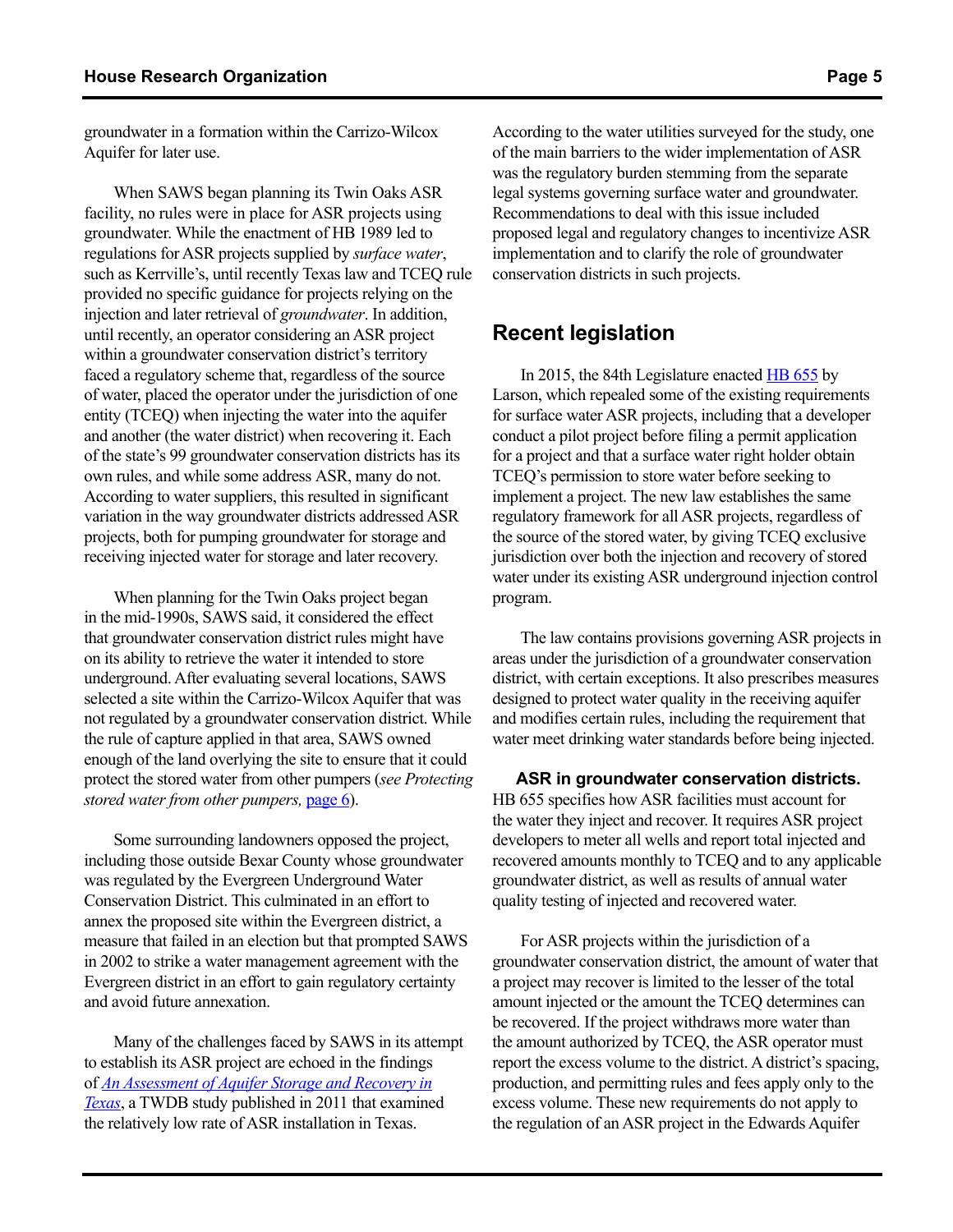Authority, the Harris-Galveston Subsidence District, the Fort Bend Subsidence District, the Barton Springs Edwards Aquifer Conservation District, or the Corpus Christi Aquifer Storage and Recovery Conservation District.

Supporters of HB 655 say the law encourages development of ASR projects by creating an efficient process and increasing regulatory certainty for projects in areas within groundwater conservation districts, which includes most of Texas. Giving TCEQ exclusive jurisdiction over both the injection and recovery of stored water and limiting a district's permitting rules and fees only to withdrawals exceeding the authorized amount will ensure that operators can access the water they injected without regulatory interference, while allowing districts to continue managing and protecting native groundwater.

While concerns remain about a groundwater conservation district's ability to manage the aquifer, supporters of HB 655 say it establishes a clear jurisdictional boundary by requiring an ASR operator to report to TCEQ and the groundwater district the volume of water injected for storage and the volume recovered. Water produced that exceeds the amount TCEQ determines can be recovered is subject to district regulation. Supporters say any need for ASR operators to monitor the migration of injected water could be determined on a case-by-case basis, depending on local aquifer conditions, as part of the permitting process by TCEQ. HB 655 does not affect the authority of a district

to issue permits and enforce pumping restrictions when groundwater will be used as the source water to be stored.

Still, in the wake of HB 655, some express concerns about the ability of groundwater conservation districts to properly manage the aquifers under their charge. Many districts believe regular monitoring and modeling by the operator is necessary to detect migration of injected water and to ensure that the water withdrawn from an ASR project is the same as the water that was stored there. For example, some have suggested requiring ASR projects to collect water samples in the buffer zone where native and injected waters are comingling. Analysis of these samples could inform TCEQ, ASR project owners, and adjacent landowners of the rate of migration away from the storage site, and verify the amount of recoverable water. Without such safeguards, some say, there will not be a clear jurisdictional boundary, making it difficult for districts to impose necessary restrictions on groundwater pumping, which is one of their most important duties.

<span id="page-5-1"></span>**Water quality protection.** HB 655 requires TCEQ to assess the impacts of an ASR project on the water in the receiving aquifer. In adopting rules or issuing permits, the commission must consider:

- whether the injection of water will comply with the federal Safe Drinking Water Act;
- the extent to which the water injected for storage can be successfully recovered for beneficial use;

### **Protecting stored water from other pumpers**

The inability of ASR operators to protect stored water from other pumpers who might have access to it has been identified as a significant impediment to ASR implementation. In areas of Texas that are not subject to groundwater conservation district regulations, the common-law rule of capture allows landowners to pump groundwater for beneficial use without liability to their neighbors. The state's three existing ASR operators have taken steps to minimize risk to their stored water by using storage zones deep within the aquifer, making it cost prohibitive for other pumpers to access it. Operators also have employed administrative means, such as land ownership and municipal ordinances, to protect it.

 Some experts believe that a legal or regulatory framework to protect the ownership rights of water

<span id="page-5-0"></span>pumped underground, even under property not owned by the ASR operator, is needed to address concerns. For example, well spacing requirements and production limits on other wells in the vicinity could prevent other users from accessing the stored water in areas under the jurisdiction of a groundwater conservation district.

Another proposal, with application outside of a groundwater conservation district, is expanding use of wellfield protection areas to prohibit pumping around certain ASR well systems. Wellfield protection areas are local ordinances that limit certain land use activities around a well field that serves a public water supply. These areas are used nationwide to protect against pollution, but some say expanding their use to prohibit pumping could infringe on property rights.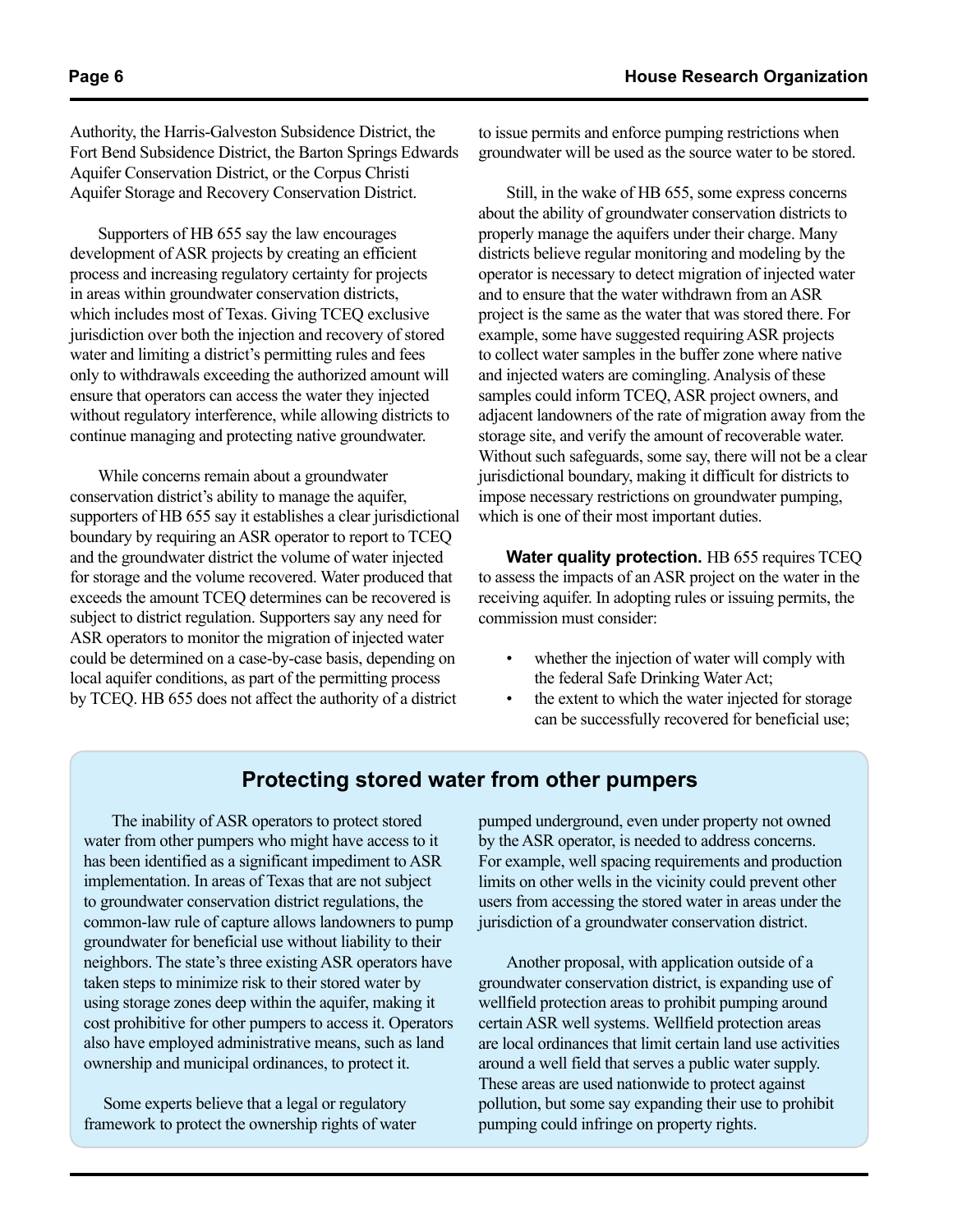- the project's effect on existing water wells; and
- whether the injected water could degrade the quality of the native groundwater so that it might be harmful or require an unreasonably higher level of treatment to be suitable for beneficial use.

The new law also prohibits TCEQ from adopting or enforcing groundwater quality protection standards for injected water that are more stringent than applicable federal standards. During rulemaking, TCEQ amended ASR rules to be consistent with current Environmental Protection Agency (EPA) requirements. Under the new TCEQ rules, which became effective May 19, water no longer must meet drinking water standards before it is injected. Instead, the operator must assure that injection will not endanger any drinking water sources.

Under the new TCEQ rules, a drinking water source is considered endangered if injection results in the presence of any contaminant that may result in the system falling out of compliance with any national primary drinking water regulation or if injection adversely affects human health. In general, this standard requires the injected water to be of equal quality or better than the groundwater within the receiving aquifer. However, on a case-by-case basis, TCEQ may consider the extent to which natural processes, such as sand filtration, are sufficient to remove contaminants that might endanger drinking water sources. Water recovered from an ASR project that feeds a public water supply remains subject to drinking water standards.

Some controversy exists around the idea of expanding the use of ASR beyond the storage and recovery of drinking water. Supporters of recent changes say the new rules will reduce the cost of employing ASR for

projects using reclaimed wastewater or for purposes that do not require potable water, such as irrigation or power plant cooling. While critics express concerns that water movement could cause nonpotable injected water to migrate off site into a drinking water well, supporters say the new permitting rules will protect water quality by allowing TCEQ to require controls such as monitoring and testing of the injected water as part of the permitting process. In addition, they say, the rules allow TCEQ to consider the quality of the receiving aquifer and the ultimate purpose of the recovered water when determining whether the injected water must first be treated to drinking water standards.

#### <span id="page-6-1"></span>**ASR with treated wastewater**

ASR traditionally has been used to store drinking water for public water supply. However, ASR using reclaimed and treated wastewater is the fastest-growing new application of this technology. An El Paso facility was one of the first in the nation to inject reclaimed wastewater treated to drinking water quality into an aquifer for storage and recovery (*see next page*). According to TWDB, reclaimed water ASR programs also are operating in Arizona, California, and Florida (*see ASR in Florida, below*).

**What is reuse?** The terms "reclaimed water," "reused water," and "recycled water" are used interchangeably in the water industry to describe the reuse of treated wastewater. TCEQ's administrative rules describe reclaimed water as "domestic or municipal wastewater that has been treated to a quality suitable for a beneficial use" (30 Texas Administrative Code, [§210.3\)](http://texreg.sos.state.tx.us/public/readtac$ext.TacPage?sl=R&app=9&p_dir=&p_rloc=&p_tloc=&p_ploc=&pg=1&p_tac=&ti=30&pt=1&ch=210&rl=3).

# **ASR in Florida**

About a third of all ASR wells nationwide store drinking water in brackish or saline aquifers, according to the Texas Water Development Board. Florida, which has many projects of this type, has adopted a revised underground injection program with five classifications of groundwater aquifers, depending on the water quality within the receiving aquifer. The water quality standards for each classification are based first on whether the water is potable, then on its content of dissolved solids, and finally on whether the receiving formation is a confined or unconfined aquifer.

<span id="page-6-0"></span>Under the Florida approach, water injected into an aquifer for ASR storage need not necessarily be treated to drinking water standards. Instead, water may be injected as long as it meets or exceeds the quality of the native water in the receiving aquifer. Some point out that the enactment of HB 655 in Texas (*see [page 5](#page-4-0)*), which under certain circumstances allows for the storage of water that does not meet drinking water standards, could allow the state to consider a similar aquifer classification scheme to store nonpotable water for irrigation and industrial purposes.